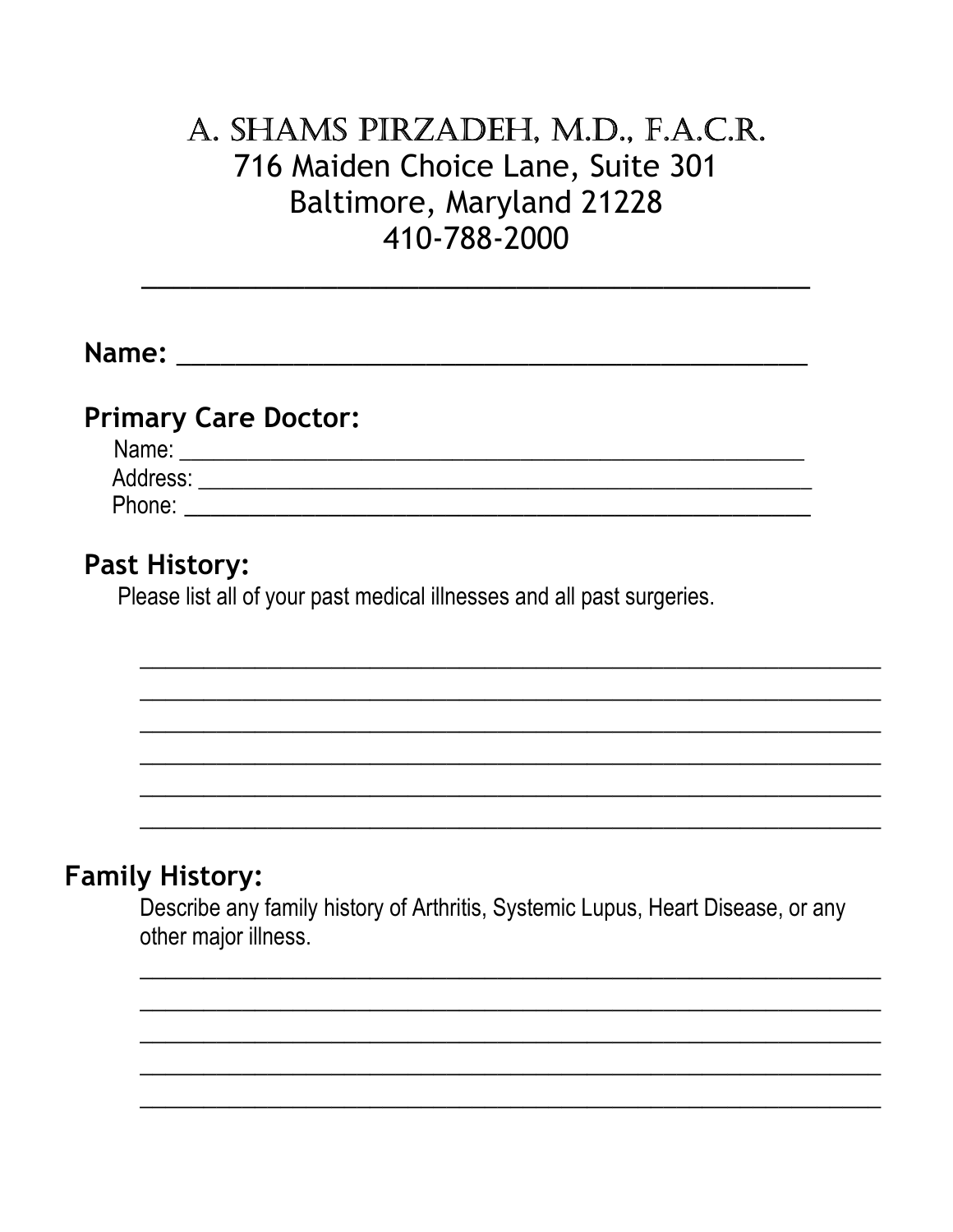| <b>Current Medications:</b> |  |
|-----------------------------|--|
|                             |  |
|                             |  |
|                             |  |
|                             |  |

\_\_\_\_\_\_\_\_\_\_\_\_\_\_\_\_\_\_\_\_\_\_\_\_\_\_\_\_\_\_\_\_\_\_\_\_\_\_\_\_\_\_\_\_\_\_\_\_\_\_\_\_\_\_\_\_ \_\_\_\_\_\_\_\_\_\_\_\_\_\_\_\_\_\_\_\_\_\_\_\_\_\_\_\_\_\_\_\_\_\_\_\_\_\_\_\_\_\_\_\_\_\_\_\_\_\_\_\_\_\_\_\_ \_\_\_\_\_\_\_\_\_\_\_\_\_\_\_\_\_\_\_\_\_\_\_\_\_\_\_\_\_\_\_\_\_\_\_\_\_\_\_\_\_\_\_\_\_\_\_\_\_\_\_\_\_\_\_\_

\_\_\_\_\_\_\_\_\_\_\_\_\_\_\_\_\_\_\_\_\_\_\_\_\_\_\_\_\_\_\_\_\_\_\_\_\_\_\_\_\_\_\_\_\_\_\_\_\_\_\_\_\_\_\_\_

Allergies: (Especially to medications)

# Social History:

Please place a check next to either YES or NO

| Do you smoke?            | YES        |    | NO If yes, for how long? |
|--------------------------|------------|----|--------------------------|
| Do you drink alcohol?    | <b>YES</b> | NO |                          |
| Do you drink coffee?     | <b>YES</b> | NO |                          |
| Do you now, or did you   |            |    |                          |
| ever, use illegal drugs? | YES        | NO |                          |
| Do you wear a seat belt? | <b>YES</b> | NO |                          |
| Do you exercise?         | YES        | NO |                          |

# What is bothering you? \_\_\_\_\_\_\_\_\_\_\_\_\_\_\_\_\_\_\_\_\_\_\_\_\_\_\_\_

When did this problem start? \_\_\_\_\_\_\_\_\_\_\_\_\_\_\_\_\_\_\_\_\_\_\_\_\_\_\_\_\_\_\_\_\_\_\_\_\_\_\_ \_\_\_\_\_\_\_\_\_\_\_\_\_\_\_\_\_\_\_\_\_\_\_\_\_\_\_\_\_\_\_\_\_\_\_\_\_\_\_\_\_\_\_\_\_\_\_\_\_\_\_\_\_\_\_\_\_\_\_\_\_\_\_\_ What aggravates your symptoms? \_\_\_\_\_\_\_\_\_\_\_\_\_\_\_\_\_\_\_\_\_\_\_\_\_\_\_\_\_\_\_\_\_\_ \_\_\_\_\_\_\_\_\_\_\_\_\_\_\_\_\_\_\_\_\_\_\_\_\_\_\_\_\_\_\_\_\_\_\_\_\_\_\_\_\_\_\_\_\_\_\_\_\_\_\_\_\_\_\_\_\_\_\_\_\_\_\_\_ Are you tired? \_\_\_\_YES \_\_\_\_NO Do you have morning stiffness? \_\_\_\_YES \_\_\_\_NO If so, how long does it last?

\_\_\_\_\_\_\_\_\_\_\_\_\_\_\_\_\_\_\_\_\_\_\_\_\_\_\_\_\_\_\_\_\_\_\_\_\_\_\_\_\_\_\_\_\_\_\_\_\_\_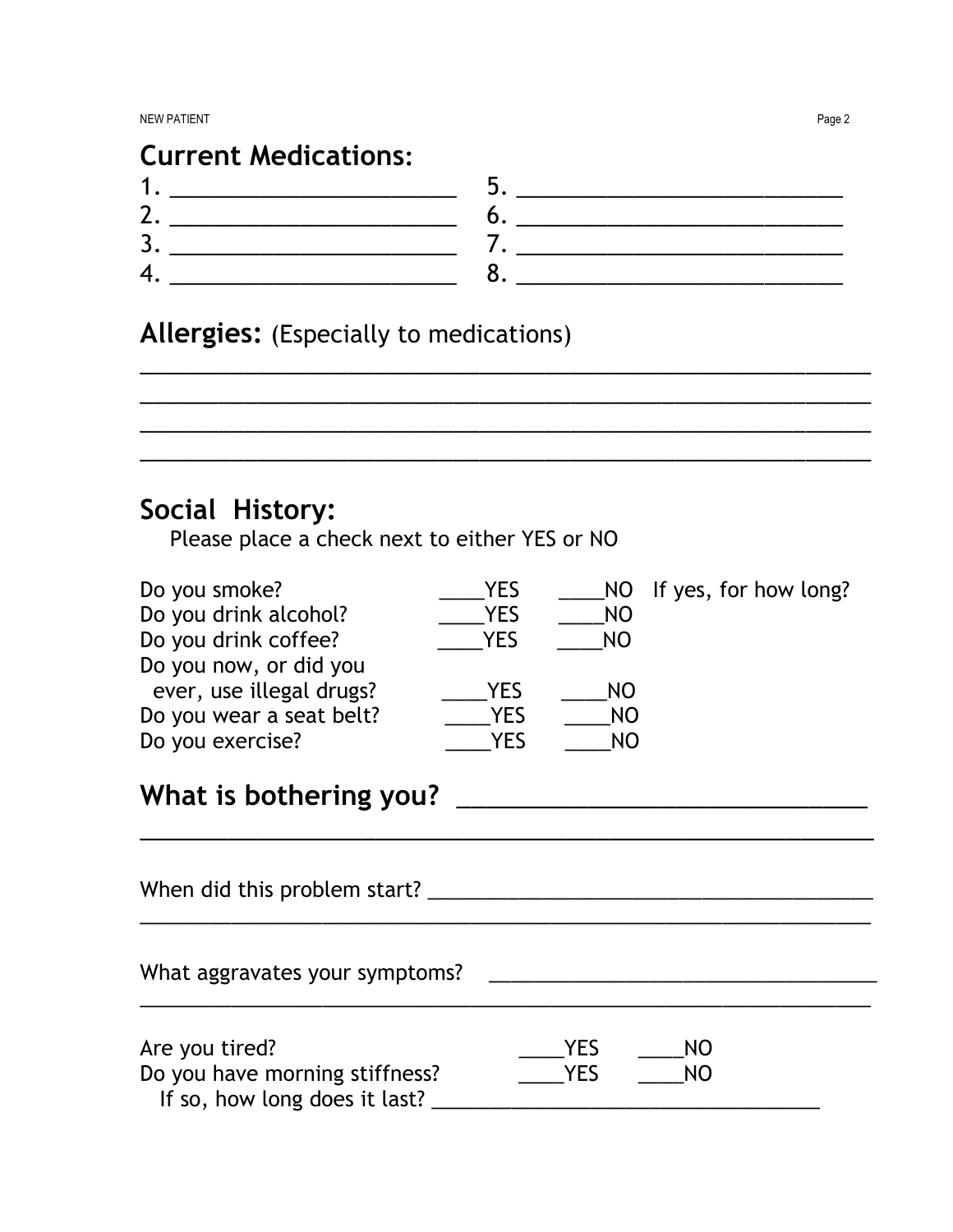| Have you gained or lost                                                                                   |            |           |  |
|-----------------------------------------------------------------------------------------------------------|------------|-----------|--|
| weight recently?                                                                                          | <b>YES</b> | NO        |  |
| Do you have any skin rash?                                                                                | <b>YES</b> | NO        |  |
| Are you sensitive to the sun?                                                                             | <b>YES</b> | NO        |  |
| Do you have any problems with                                                                             |            |           |  |
| cold weather?                                                                                             | <b>YES</b> | NO        |  |
| Do your hands change color with                                                                           |            |           |  |
| cold exposure?                                                                                            | <b>YES</b> | NO        |  |
| Do you have headaches?                                                                                    | <b>YES</b> | <b>NO</b> |  |
| Do you have dizziness?                                                                                    | <b>YES</b> | NO        |  |
| Do you have fainting spells?                                                                              | <b>YES</b> | NO        |  |
| Do you have nasal congestion or                                                                           |            |           |  |
| sinus problems?                                                                                           | YES        | NO        |  |
| Do you have breathing problems?                                                                           | <b>YES</b> | <b>NO</b> |  |
| Asthma?                                                                                                   | <b>YES</b> | NO        |  |
| <b>Bronchitis?</b>                                                                                        | <b>YES</b> | <b>NO</b> |  |
| Do you have chest pain?                                                                                   | <b>YES</b> | NO        |  |
| <b>Heart Disease?</b>                                                                                     | <b>YES</b> | <b>NO</b> |  |
| Hypertension?                                                                                             | <b>YES</b> | <b>NO</b> |  |
| Do you have stomach problems?                                                                             | <b>YES</b> | NO        |  |
| Indigestion?                                                                                              | YES        | NO        |  |
| Heartburn?                                                                                                | YES        | NO        |  |
| <b>Abdominal Pain?</b>                                                                                    | <b>YES</b> | NO        |  |
| Nausea?                                                                                                   | YES        | NO        |  |
| Vomiting?                                                                                                 | <b>YES</b> | <b>NO</b> |  |
| Diarrhea?                                                                                                 | <b>YES</b> | NO        |  |
| Constipation?                                                                                             | YES        | NO        |  |
| Do you have any urinary problems?                                                                         | <b>YES</b> | <b>NO</b> |  |
| Do you have a history of kidney stones?                                                                   | <b>YES</b> | <b>NO</b> |  |
| Do you have any prostate problems?                                                                        | YES        | NO        |  |
| Do you have any female problems?                                                                          | <b>YES</b> | <b>NO</b> |  |
|                                                                                                           |            |           |  |
| Do you have any numbness or weakness                                                                      |            |           |  |
| of your upper or lower extremities?                                                                       | <b>YES</b> | <b>NO</b> |  |
| Where?                                                                                                    |            |           |  |
| Do you have any joint pain or swelling? _<br>Where?<br><u> 1980 - Jan Berlin, Amerikaansk politiker (</u> | <b>YES</b> | NO        |  |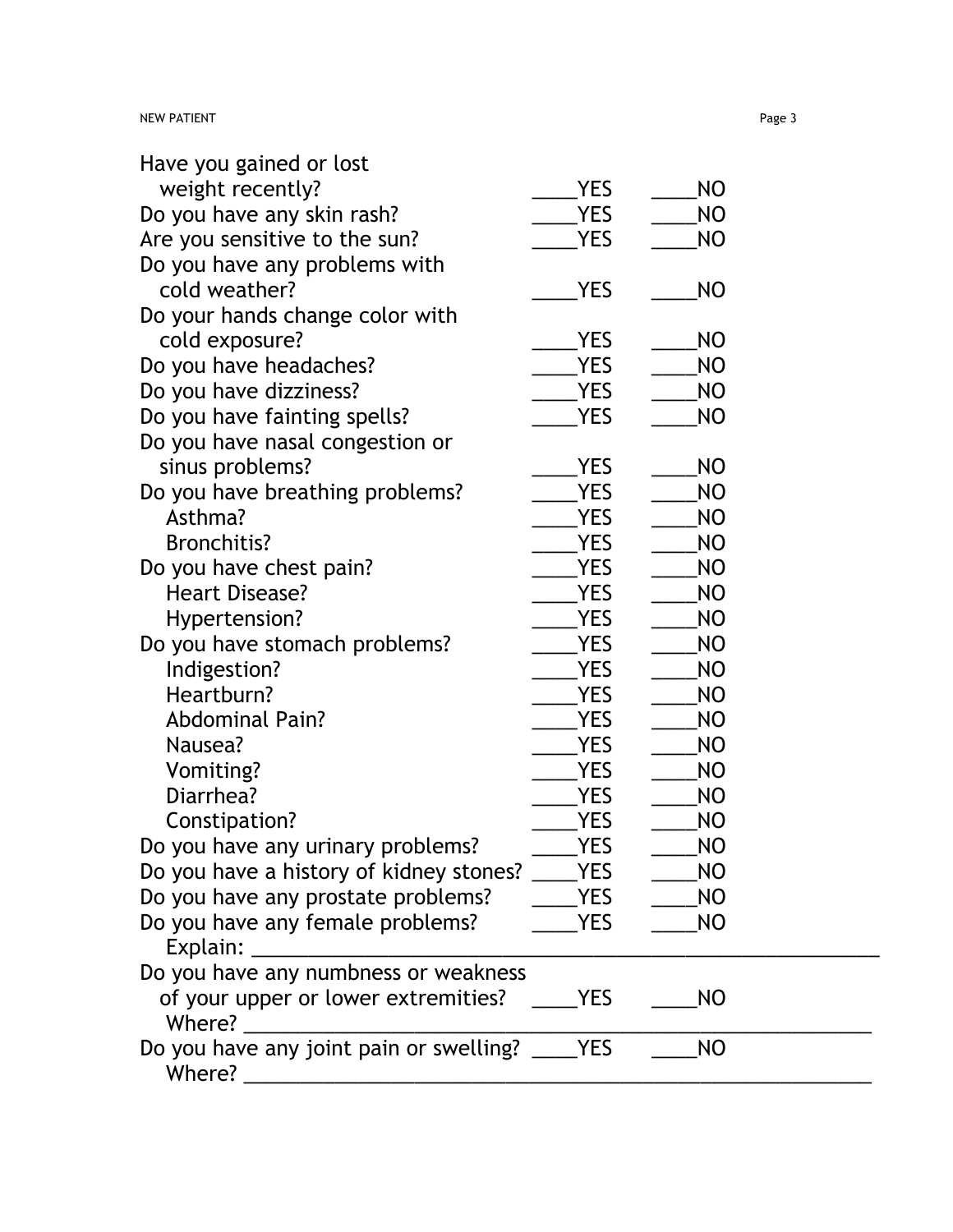### Place a check next to any of the following that give you difficulty:

| Using your hands to grasp small objects            | Walking             |                           |
|----------------------------------------------------|---------------------|---------------------------|
| <b>Climbing or descending stairs</b>               | <b>Sitting down</b> |                           |
| Getting up out of a chair                          |                     | Reaching behind your back |
| Reaching behind your head                          |                     | <b>Dressing yourself</b>  |
| <b>Bathing</b>                                     | Eating              |                           |
| <b>Working</b>                                     |                     |                           |
|                                                    |                     |                           |
| Do you use a cane, walker, crutches or wheelchair? | YES                 | NΟ                        |

#### Any additional information that you think the doctor should have:

 $\overline{\phantom{a}}$  , and the contract of the contract of the contract of the contract of the contract of the contract of the contract of the contract of the contract of the contract of the contract of the contract of the contrac

 $\overline{\phantom{a}}$  , and the contract of the contract of the contract of the contract of the contract of the contract of the contract of the contract of the contract of the contract of the contract of the contract of the contrac

 $\overline{\phantom{a}}$  , and the contract of the contract of the contract of the contract of the contract of the contract of the contract of the contract of the contract of the contract of the contract of the contract of the contrac

 $\overline{\phantom{a}}$  , and the contract of the contract of the contract of the contract of the contract of the contract of the contract of the contract of the contract of the contract of the contract of the contract of the contrac

 $\overline{\phantom{a}}$  , and the contract of the contract of the contract of the contract of the contract of the contract of the contract of the contract of the contract of the contract of the contract of the contract of the contrac

#### Assignment of Benefits:

I authorize direct payment of benefits for professional services.

| Signature | Date |
|-----------|------|

# Release of Information:

Signature Date Date Date Date Date Date

If your account remains delinquent for over 120 days your account will be sent to

a collection agency.

There will be a \$25.00 charge for any checks that are returned from the bank. Co-pays are due and will be expected on the date of service.

 $\overline{\phantom{a}}$  , and the contract of the contract of the contract of the contract of the contract of the contract of the contract of the contract of the contract of the contract of the contract of the contract of the contrac